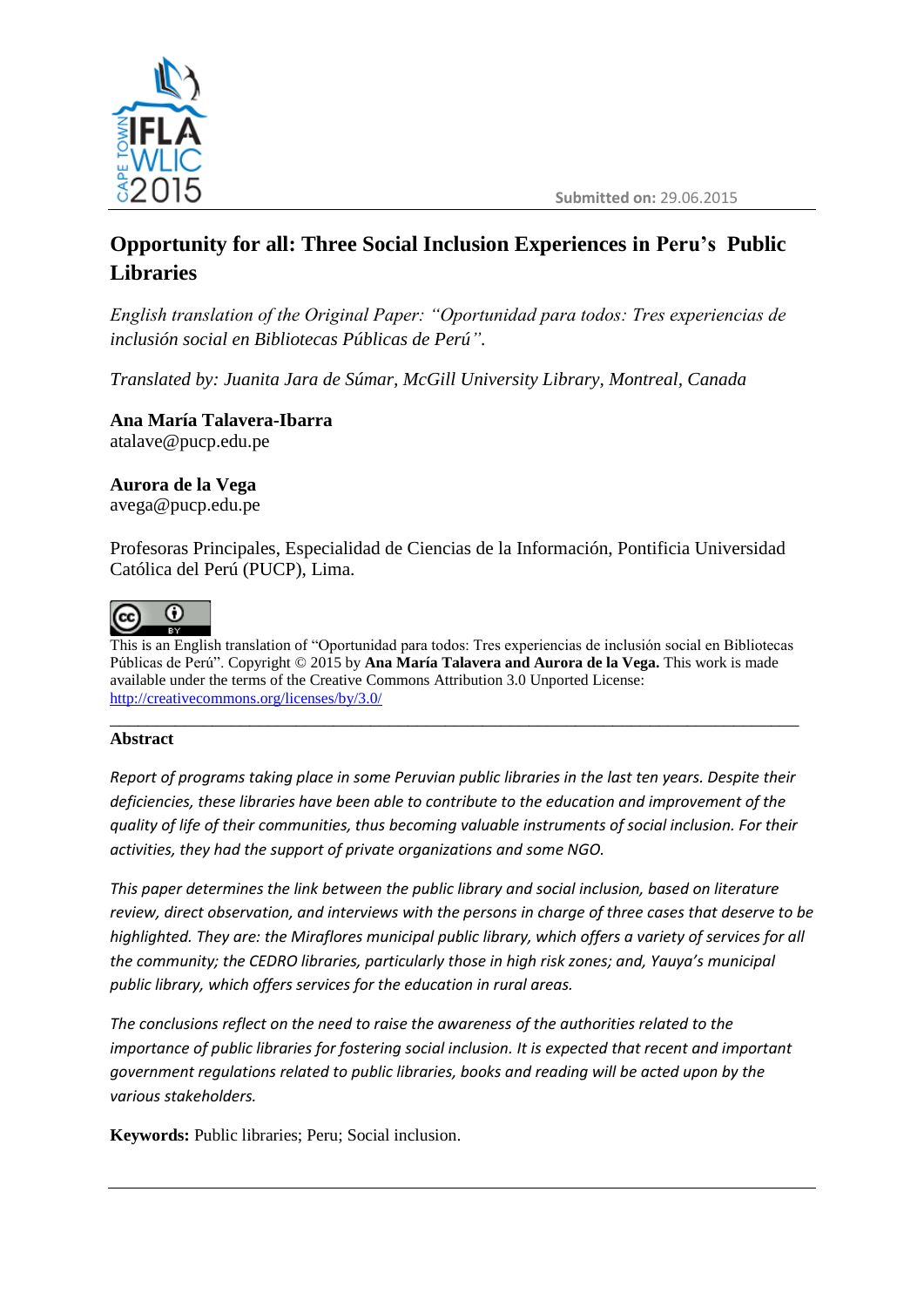#### **Introduction**

l

When discussing public library and social inclusion from our perspective, we are referring to two linked concepts. A definition of social inclusion indicates that it is a "proceso que asegura que aquellos en riesgo de pobreza y exclusión social, tengan las oportunidades y recursos necesarios para participar completamente en la vida económica, social y cultural disfrutando un nivel de vida y bienestar que se considere normal en la sociedad en la que ellos viven" (Milcher e Ivanov, 2008). Another definition maintains that social inclusion is "la situación que asegura que todos los ciudadanos sin excepción, puedan ejercer sus derechos, aprovechar sus habilidades y tomar ventaja de las oportunidades que encuentran en su medio"  $(MIDIS, 2014).$ <sup>1</sup>

The relationship with the concept of public library can be found, among other aspects, in that the library is an inclusive institution, because its activities are destined to favor all citizens without distinctions of age, race, sex, religion, nationality, etc., as it is clearly indicated in the Unesco Manifesto (1994). And it continues saying that "Specific services and materials must be provided for those who cannot, for whatever reason, use the regular services and materials, for example linguistic minorities, people with disabilities or people in hospital or prison".

In contrast with social inclusion, we find that the term social exclusion is currently being widely used. Castells (2001) indicates that this is a process which prevents individuals to have access to positions that would allow their independent survival. The public library is precisely the one that can contribute to revert the situation, offering to citizens the space and opportunities for access to information and knowledge which will allow them to assert their identity, build citizenship, improve their quality of life and achieve life-long learning. Jaramillo (2010) conceives the public library as an institution for promoting social processes, such as participation for more democratic decision making. Among the inclusive activities that public libraries can offer, Civallero (2011) suggests, among others, provision of health information (sexually transmitted diseases, teen pregnancy, drug use, etc.), legal clinics, support to continuing education, new recreation forms.

Yet, the situation of many public libraries in the Latin American countries is well known, due to lack of library professionals, minimum budgets, inadequate equipment, and most important, lack of effective public policies which can ensure a library development oriented to democratizing the access to information and knowledge, and to favor social inclusion. And Revesz (2001) affirms "Frente a realizaciones prestigiosas en grandes metrópolis, existen amplias áreas de nuestro subcontinente en que las bibliotecas públicas no lograron involucrar

<sup>&</sup>lt;sup>1</sup> Process that ensures that those at risk of poverty and social exclusion have the necessary opportunities and resources to participate fully in the economic, social and cultural life, enjoying a standard of living and welfare which is considered average in the society in which they live (Milcher e Ivanov, 2008).

Situation that guarantees that all citizens without exception can exercise their rights, make use of their capabilities and benefit of the opportunities provided by their environment MIDIS, 2014).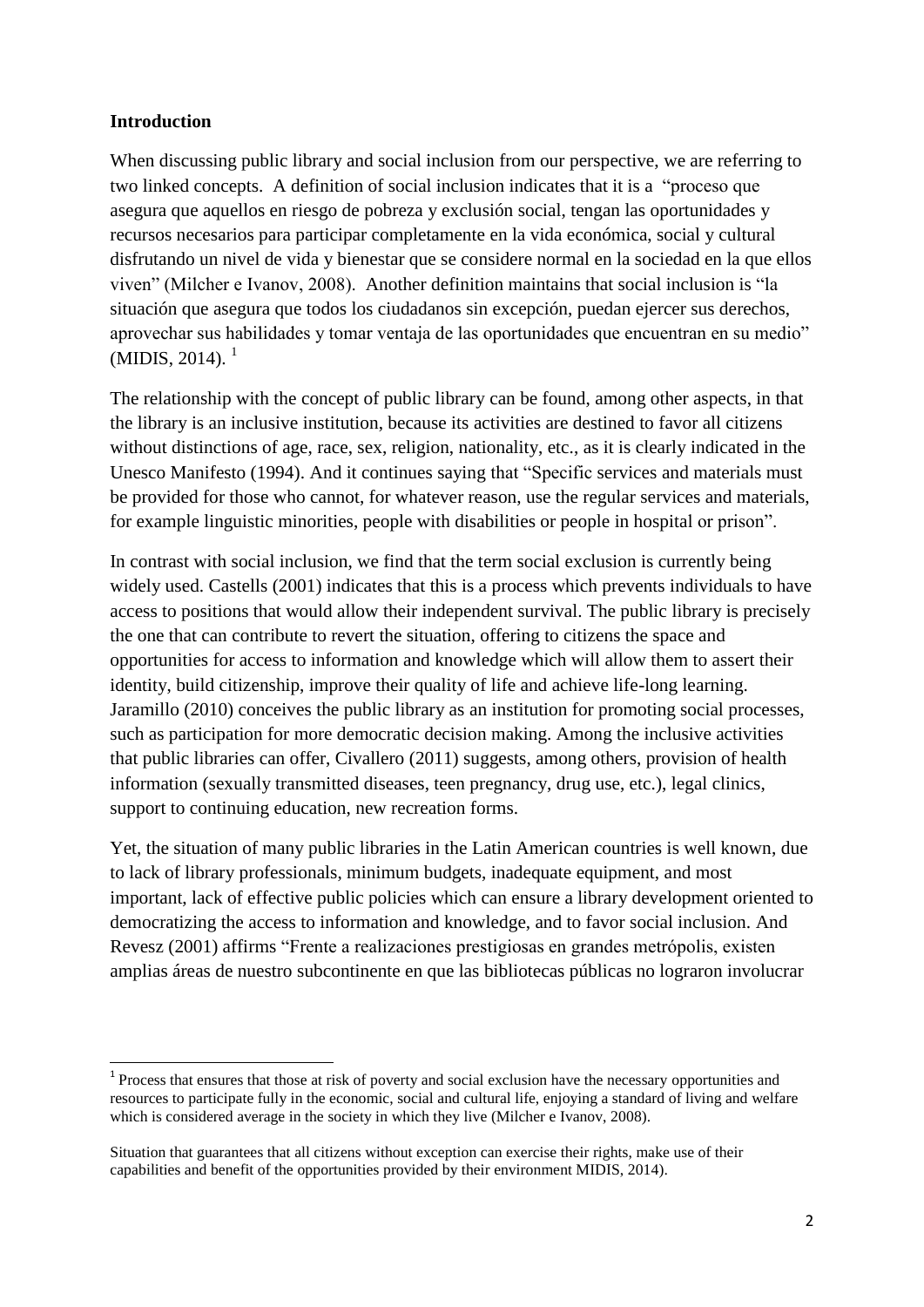a la comunidad local como una fuerza movilizadora consistente. Si bien pueden ser copadas por escolares y estudiantes, la casa del libro no se ha transformado en la casa de los lectores".<sup>2</sup>

The Peruvian case confirms what has been said, as most public libraries face such serious problems that their presence is not meaningful for the citizens. This is why we present three experiences of public libraries which have successful activities of social inclusion in their communities. Each of them has particular characteristics in terms of financing, staffing, activities, clients served, among others; nonetheless they show that it is possible to transform difficulties into challenges, which then can be faced successfully.

For this document, we have reviewed bibliographic and documentary sources, printed and electronic, and we conducted in-depth interviews with the persons in charge of the three selected libraries.

#### **The Public Library in Peru**

In recent years there have been theses, articles and other works about public libraries in Peru (Castro, 2002; Alejos, 2003; Prieto, 2010) which refer to its origin, development, regulations and situation. The same topic is frequently presented in seminars and national congresses, highlighting its important role, but at the same time, the little interest of successive governments which seem not to be aware of it as a social asset. It is worth mentioning that, according to official statistics, out of the 1838 municipalities in the whole country, only 837 have a library (INEI, 2014), even though they are mandatory according to the Municipalities Law No. 27972.

This is why the new Law No. 30034, Law of the National System of Libraries (SNB) is of particular importance. Approved in 2013, it includes all public libraries: regional, provincial, district and of small populated centers. The System promotes "el funcionamiento de bibliotecas organizadas en todo el territorio nacional y la optimización del uso de sus servicios y recursos bibliográficos, dentro de la política pública de inclusión social, de construcción de la ciudadanía y de desarrollo humano" (art.2).<sup>3</sup> We can see the concept of social inclusion as a framework to this law.

One of the main limitations of the Peruvian public libraries is the lack of professional staff<sup>4</sup> (around fifteen in the whole country). It is therefore important that the new law mandates in its art. 7 the opening of technological institutes of librarianship and information sciences, responsible for providing enough numbers of high level technicians to take charge of public libraries nationwide. The law regulation, signed in September 2014 gives additional details on

l <sup>2</sup> Facing prestigious achievements in big cities, we find large areas of our subcontinent in which public libraries have not been able to turn the local community in a consistent driving force. Even if it is full of school students, the book house has not become a house of readers

<sup>&</sup>lt;sup>3</sup> Availability of organized libraries in the whole country and the optimization of the use of its services and bibliographic resources, within a public policy of social inclusion, building of citizenship and human development

<sup>&</sup>lt;sup>4</sup> Very few municipalities offer attractive positions for librarians, so the majority of their libraries only have support staff trained at a basic level by the National Library or other organizations.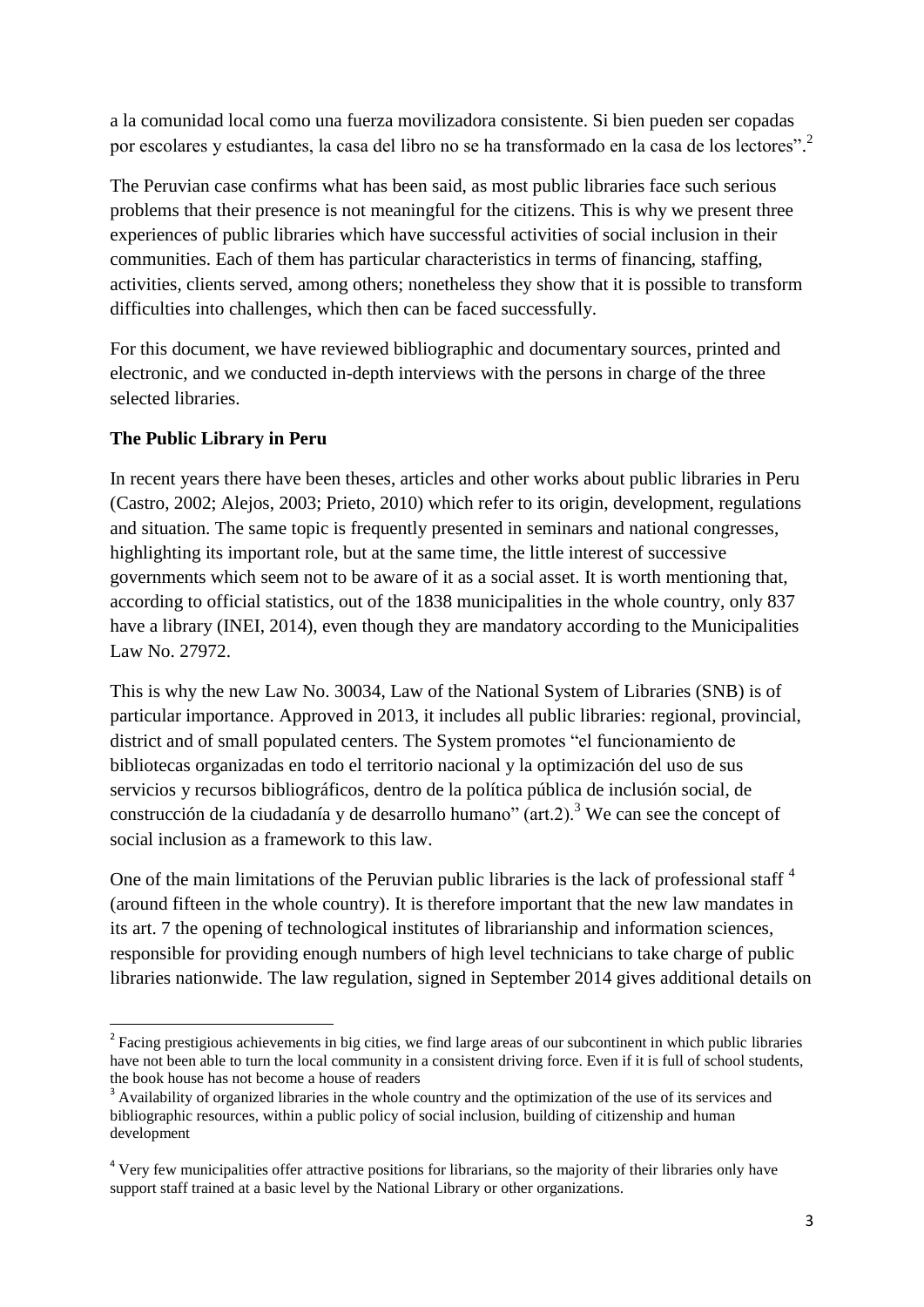the creation and maintenance of the libraries, standards, coordinating regional centers and the higher education technological institutes for library technicians.

Another important measure to boost the development of public libraries for social inclusion is the "Plan de Incentivos a la Mejora de la Gestión y Modernización Municipal" (Incentive Plan for Management Improvement and Municipal Modernization) which determines goals to be achieved by the municipal governments. The guide to Goal 27 (Ministerio de Cultura, 2015), recently published, mandates the development of a Municipal Plan of the Book and Reading 2016-2021, in 40 main cities of the country. It is expected that the achievement of this goal by each district will contribute to promote reading habits, turning it in a "reading district", as well as improving the human development and the quality of life index of its citizens. The government will give an economic bonus to those who present the plan by the deadline. These two pieces of legislation (SNB and Goal 27) should result in the future improvement of the level of services in Peruvian public libraries.

#### **Social inclusion activities in Peruvian public libraries: last decade (2005-2015)**

It is usual to find in public libraries the traditional services such as reading rooms and reference; lending, and children's activities. Some of them, as well as other non-municipal libraries (in parishes, community center, NGO, etc.) have provided interesting activities and projects of social inclusion during the last decade.

As the organization responsible for public libraries in the country, the National Library (BNP) in partnership with *Beyond Access*<sup>5</sup> and the NGO CEDRO, created in 2012 the project "Semillas para el Desarrollo / Bibliotecas para el Desarrollo" (Seeds for Development/ Libraries for Development). Beyond Access had previously contacted the Peruvian College of Librarians and visited public libraries in Lima and Piura, as well as governmental organizations with social programs, such as ONGEI and PCM. Beyond Access support started in 2014 with three pilot libraries: (1) Trujillo provincial Library, (2) Yauya district libraries and (3) Pucallpa municipal library. The aim was to strengthen their technological capabilities in order for them to provide better services to the citizens, support the development of the country with ICT, create awareness in the authorities and enhance their role as agents of economic and social development. (Beyond Access, 2014)

The main achievement to 2015 is that the pilot libraries have received computers, licensed software and staff training, achieving a 36% increase in user attendance. Additionally, Beyond Access, ONGEI and the USA Embassy provided information literacy and innovating services training to staff in the pilot libraries, the BNP, and 28 other libraries in the country, reaching a total of 155 individuals. Also, about 150 users received training in e-government services. (Beyond Access, 2015 a, b).

l

<sup>&</sup>lt;sup>5</sup> Beyond Access is an international initiative formed by IREX, EIFL, IFLA, Makaia, Development Agency, among others, with the support of the Bill and Melinda Gates Foundation. It has projects around the world; in Latin America: México, Central America, Venezuela, Colombia, Brazil, Argentina and Peru.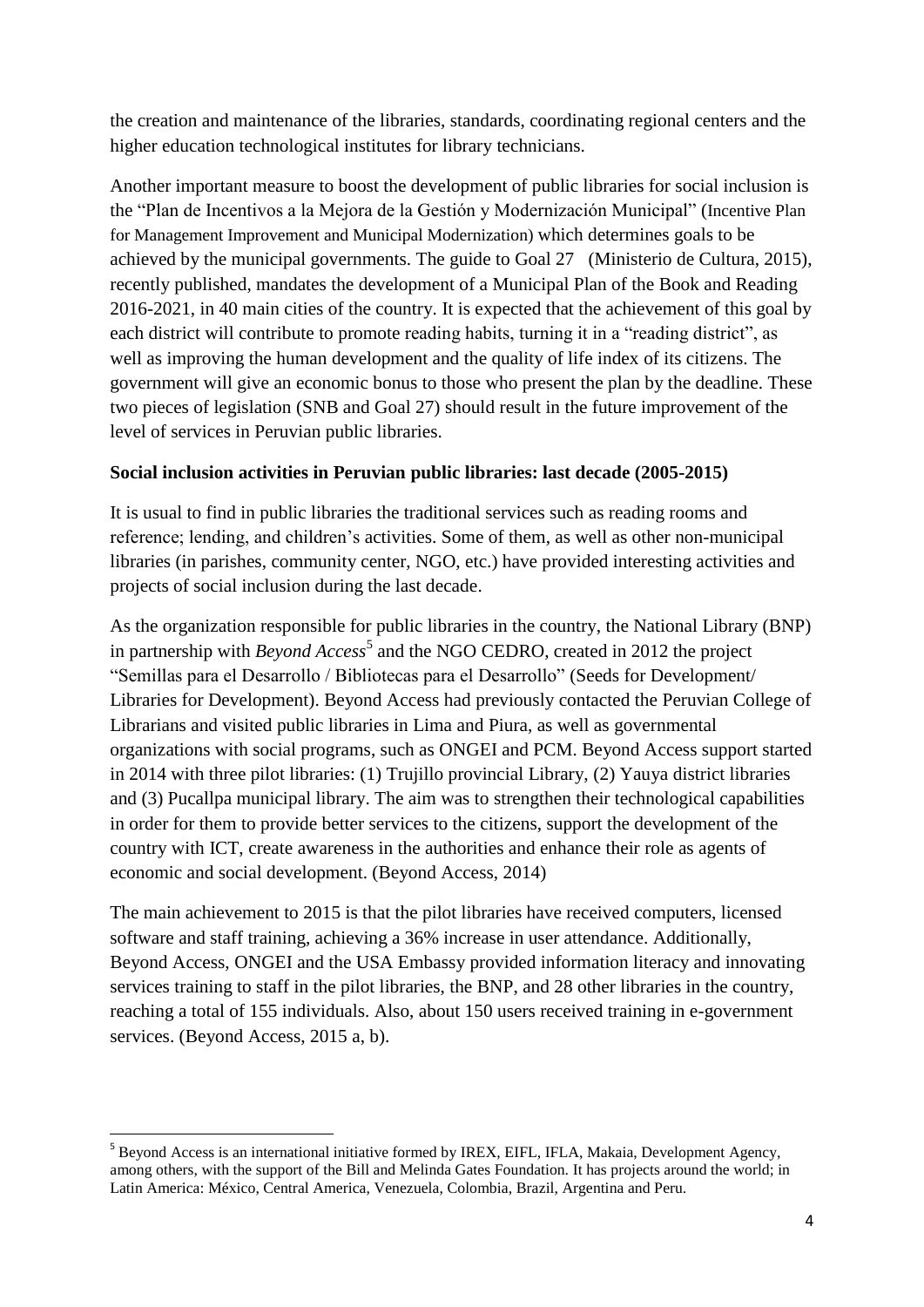A list of other services oriented towards social inclusion is presented here. The three selected experiences are presented next:

- Informational and digital literacy for senior citizens: district libraries of Santiago de Surco and San Borja (in Lima).
- Adult literacy, informational literacy, support for employment: Piura municipal library, *Jatun Nani* program for construction workers "Aprendiendo en la obra"
- Reading services for the blind: San Borja municipal library (books in Braille and the JAWS software) and the library of Piura.
- Support for after school work: in very populated districts of Lima such as Villa El Salvador and Comas and also in San Borja.
- Promotion of reading comprehension: Villa El Salvador community libraries network, winner of the "Integración 2007" prize. (RPP Noticias, 2011); IIAP in Iquitos reading, poetry and short stories contests and "Semana del Libro Verde" (Week of the green book) promoting environmental conservation
- Citizens participation and advocacy with authorities: the Apurímac library system (80 libraries).
- Preservation of local heritage (immaterial and bibliographic): Huamachuco libraries (La Libertad) with support of notable intellectuals.
- Environmental education and local validation: CREA created by SERPAR in Lima; and IIAP in Iquitos, the "biblio-malocas" (along the Amazon river).
- Reading and entertaining services for children (reading in the park, playing rooms, etc.), CREA and IIAP.
- Reference and training in the use of databases: binational Centers as Peruvian North American Cultural Institute, Alliance Française, Goethe Institute, Peruvian-Japanese Association, etc.

# **Presentation of the experiences:**

**Experience No. 1:** Municipal Library of Miraflores district (Lima)

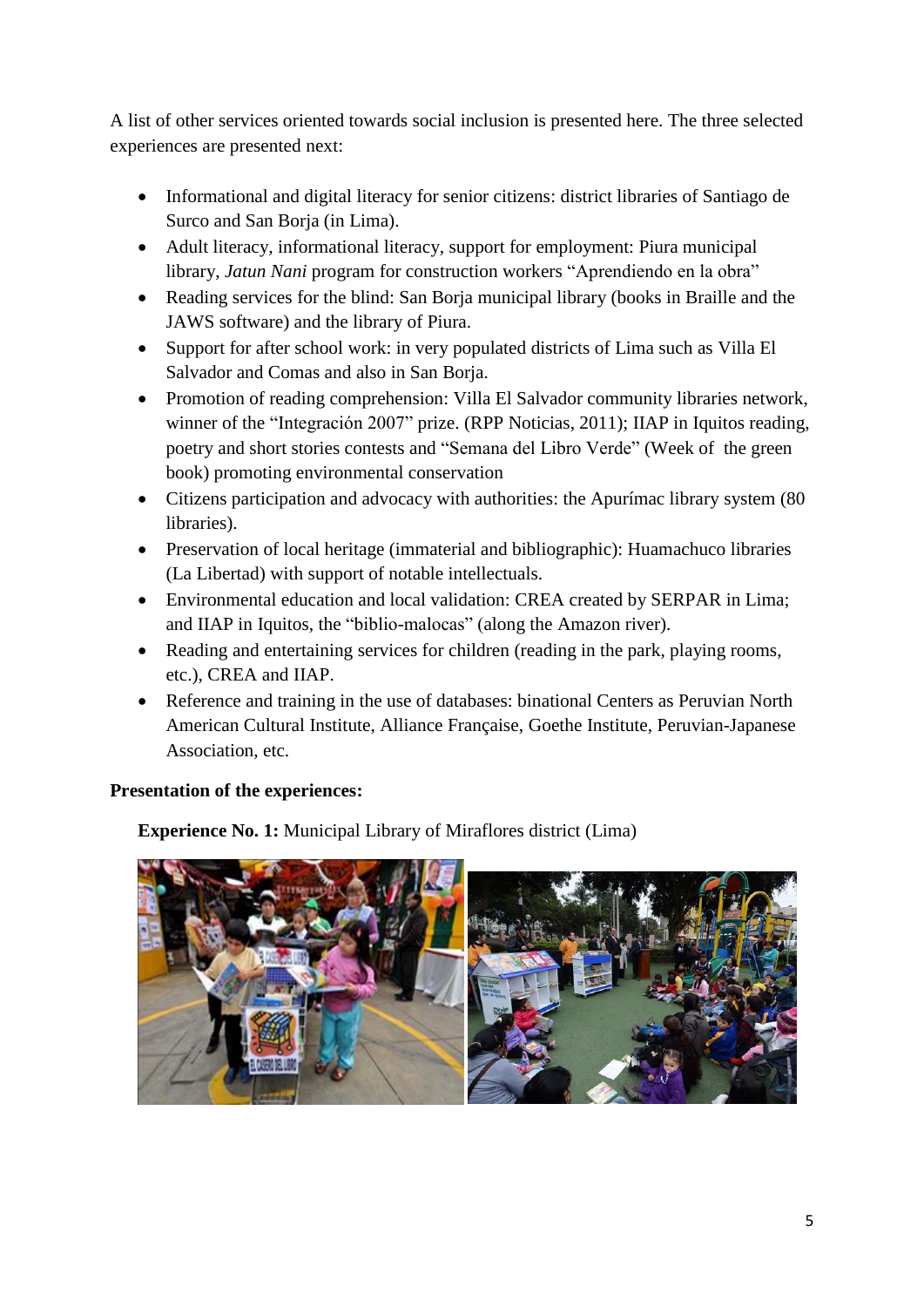Miraflores is a traditional and historic Lima district created in 1857, with numerous touristic attractions and beaches, and a current population of about  $85000$  inhabitants<sup>6</sup>. The library, created in 1955, has a main location and two branches: one in Santa Cruz area and the children's library in *Reducto* park. It has four professional librarians and about 10 assistants, considering volunteers and LIS students.

The library offers a variety of services for population of all ages and social conditions, particularly in non-traditional places such as parks, beaches, churches, homes, work areas. For example, since 2011 there are information and recreational literature services for adults and children on the beaches (3500 books loaned in summer, from December to March). Since 2012 it is possible to borrow on Sunday books, newspapers, videos and magazines for children and adults in two churches. There is daily reading for children, and materials for parents in the Kennedy park (in the district center). For young people, there is literature, comics, music, videos and other. And public schools in the district are visited once a week (about 500 books are borrowed every year).

A very important service is *Casero del Libro* in the open markets of Santa Cruz and La Unión, where merchants are offered every week pleasure reading, textbooks and self-learning books to improve their business (nearly 1200 users per year). In 2007 this program obtained the third place in the IFLA Marketing competition. Another program worth mentioning is the service to mothers in the social program *Vaso de Leche*. To them the library provides books and videos on child rearing, health services and pleasure reading (about 350 annual loans).

Senior citizens with reduced mobility are visited once a week in their homes or shelters. They can borrow books or audiovisual materials or ask to be read to them. They can also receive special materials for blind or visually impaired persons. Since 2009, persons visiting parks or attending workshops in the *Casa del Adulto Mayo*r receive books and magazines appropriate to their age, specially selected to help their memory and manual dexterity (about 1500 annual loans).

Additionally, the library co-organizes the annual *Feria del Libro*, providing reading activity in a children's reading room. They also participate annually with reading service during *La noche blanca*, when businesses and cultural organizations remain open the whole night. (Prieto, 2015).

The activities reviewed here show that Miraflores library is active in promoting the equalitarian participation of citizens and cares for the development of its community.

**Experience No. 2:** CEDRO's libraries and tele-centers in the VRAEM

 $\overline{\phantom{a}}$ 

 $6$  Official population data from INEI. https://www.inei.gob.pe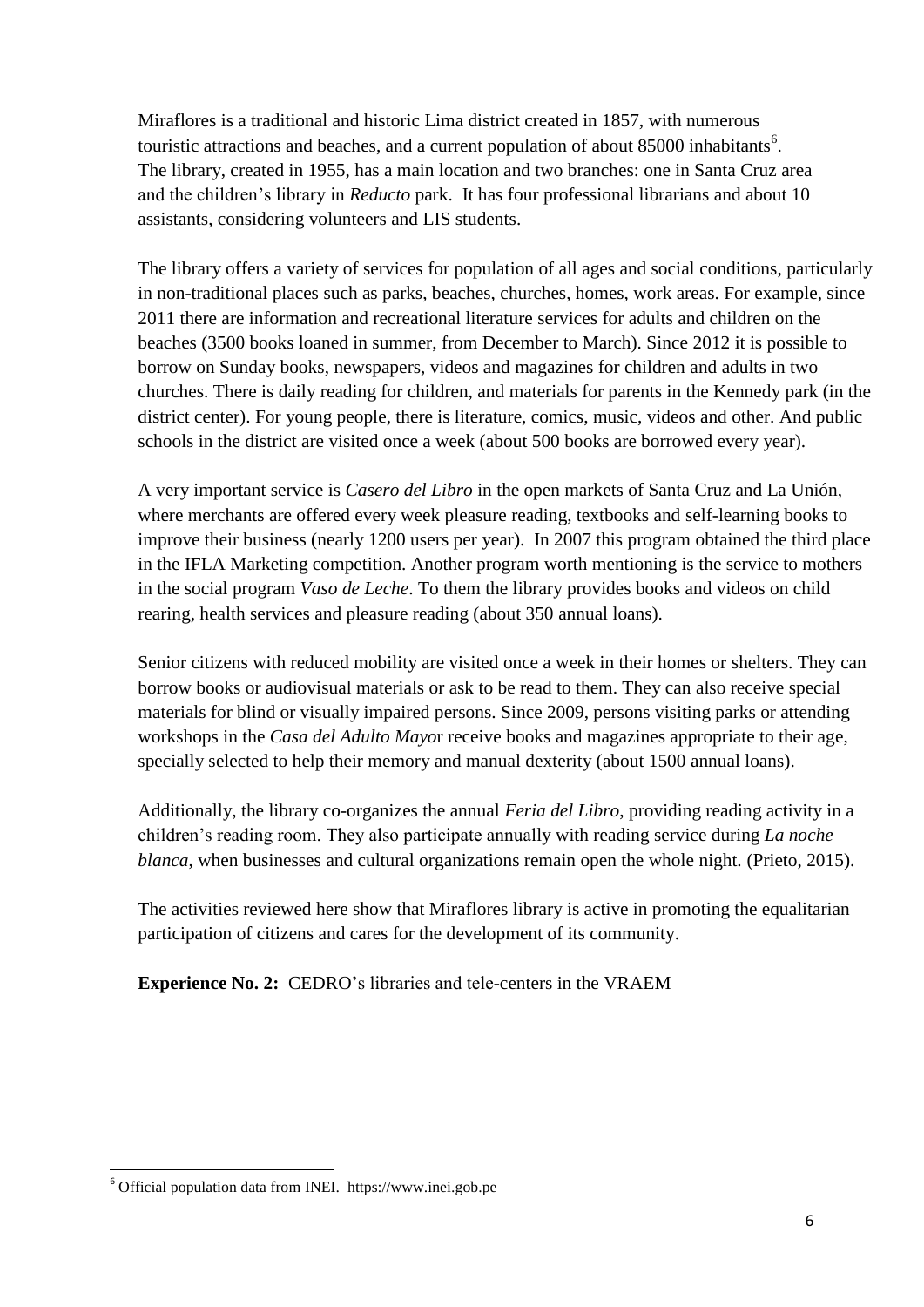

CEDRO is a NGO which provides education and information to persons of all ages, with the purpose of preventing or reducing drugs usage, violence and activities that place health in danger. Their documentation center supports and promotes programs addressed to adolescents, young adults and authorities in vulnerable areas. It coordinates regularly with the communities the offering of programs such as reading workshops, cultural events, workshops for prevention of risk behaviors, and similar. Since 2001 they have implemented, country-wide, 60 libraries (five of them in tele-centers of digital information), where they offer reading spaces for the personal development of the members of the community. (Obrenovich, 2014)

Going into the jungle, between the departments of Ayacucho and Cusco, there is an area called VRAEM (Valley of Apurímac, Ene and Mantaro rivers). This area is plagued with drug trafficking and terrorism, with a population of more than 200.000, of which 52% suffer poverty and 21.1.% illiteracy. Since 2009, CEDRO has centered its activities in eight of the districts in this area, building or improving their 20 libraries (35% of CEDRO libraries). This has been achieved with the participation of local authorities, community leaders, media and other available social programs. Library committees have been created to plan community work activities, cultural events and library services. Municipal governments provide the building and basic services, internet, a local facilitator and transportation. CEDRO finances technicians' visits, collections, computers, games and educational material. Local governments are currently paying for library staff which has already been trained in library management and reading promotion. Each library has reached about 1500 annual consultations. Besides, as members of the Beyond Access project, they have received e-government service training and additional elements for digital integration.

CEDRO's intervention in this region has allowed the VRAEM libraries to fight social exclusion and be able to offer their communities the possibility of cultural and social integration within a multicultural model (populations speaking native languages and Quechua), thus promoting the preservation of their oral tradition.

**Experience No. 3**: Biblioteca distrital de YAUYA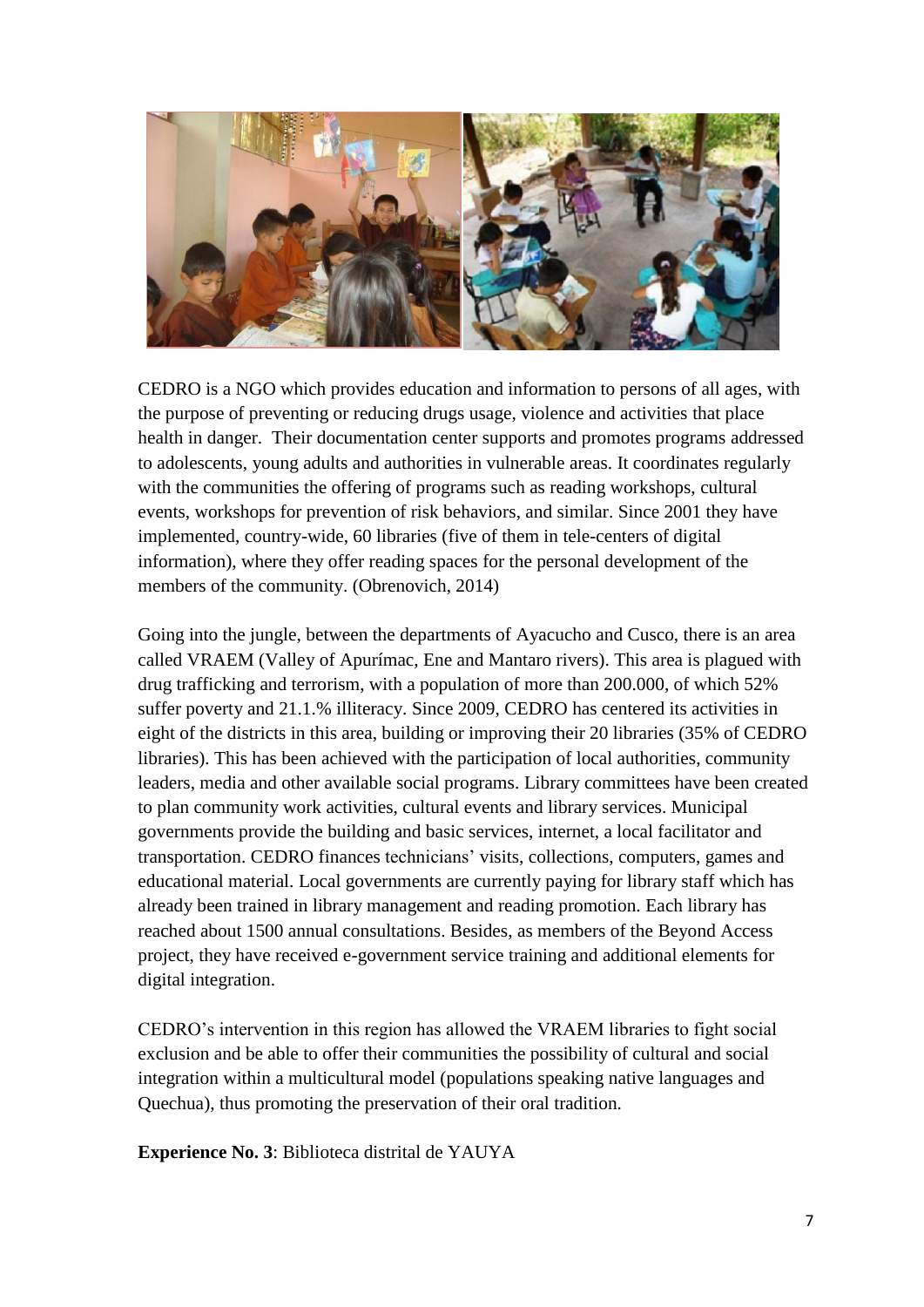

Yauya is a district in the province of Fitzcarrald, Ancash, situated at 3250 msnm<sup>7</sup> with nearly 5500 inhabitants. Since October 2005, the Asociación Cultural y Educativa "Jatun Nani" ("wide road") started the project "Atrapando el mundo en palabras" (Capturing the world in words), celebrating the district's 100 years. Poverty and low educational level urgently required a library to help change the situation. This project started with the support of Oberle Peru and librarianship students from the PUCP. A professional librarian worked there between 2006 and 2008; now there is a teacher in charge of the library.

Work was initiated with the mothers, motivating them to read and support their children's learning; next came the publication of graded readers for children and support for working mothers; later, teachers and other adults (shopkeepers and peasants) were included. "Reading corners" (Yachaqkukunapa) were created in the rural areas, and a virtual classroom was offered with support of the Ministry of Education. In 2014 the libraries were transferred to the Municipality; 23 schools, each with pedagogical staff, were receiving service. Two teams for local surveillance were formed, one for the municipal library and the other for the Yachaqkukunapa. They supervise and make sure that all agreements are acted upon and that the libraries continue working (Pasco y Polo, 2015).

Now they have about 400 users every month. Services offered are:

- 1. User education and reading activities for adults and children, expanded with a virtual classroom for teachers.
- 2. Travelling knapsack for rural primary schools.
- 3. Travelling bag for mothers and their kindergarten children (received the "Viva Lectura" prize in 2010).
- 4. Pedagogy consultancy for teachers, with the support of university teachers via workshops or blogs where they can exchange experiences.
- 5. Cultural interchange between rural and urban students who create and share short stories in Spanish and Quechua.
- 6. Dissemination and publications: they have a Web page, Facebook, blog and institutional video in YouTube.

 $\overline{\phantom{a}}$ 

 $<sup>7</sup>$  msnm=Meters above sea level</sup>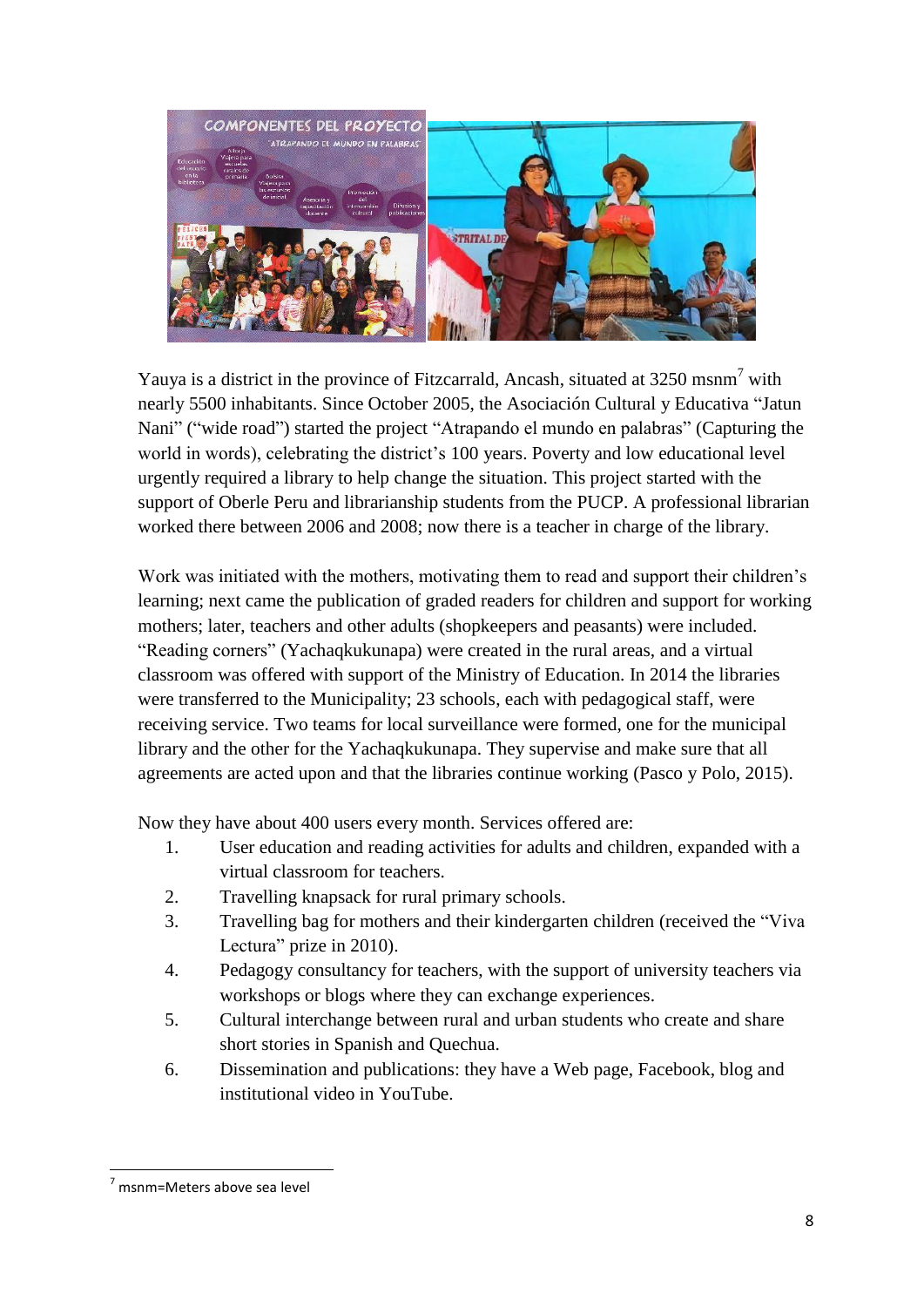With the Beyond Access project, and starting in 2014, there has been training for one representative of each school, and advocacy workshops for local authorities, and egovernment services for urban and rural authorities and secondary students (Asociación Jatun Nani, 2015).

Jatun Nani has shown that activities like the ones just mentioned, are incentives for the commitment and participation of the citizens, and create important opportunities for social inclusion and improvement of the community's living standards.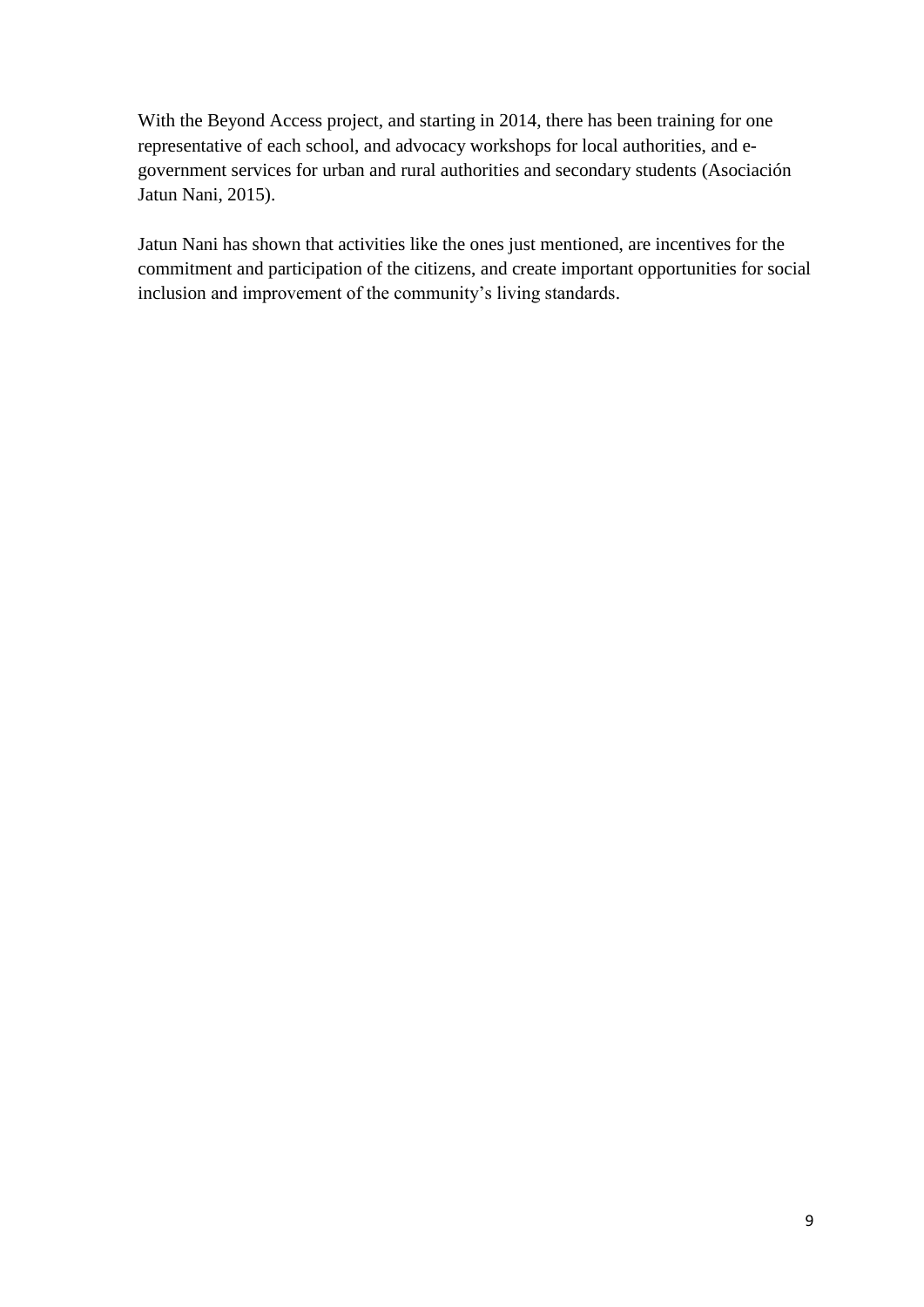#### **Conclusions**

Some Peruvian public libraries, with the support of their communities, private organizations and NGOs, have put in place a series of activities that promote social inclusion and engage citizens' participation in their communities. These activities demonstrate that public libraries have a great potential for contributing to the education, the entertainment and the improvement of the quality of life of the population.

Yet, despite the existence of important legislation, Peruvian public libraries objectives are not being attained, because, besides well-known deficiencies, they do not have priority in municipal policies or community development. Another significant problem is the scarcity of professional librarians in those libraries, barely 15 in the whole country. This situation results in slow progress and bad decision making. The activities presented here are successful mainly because of the work of committed librarians.

Advocacy with authorities and fulfilment and sustainability of plans into the future (rather than abandoning them when authorities change), are immediate steps that must be promoted by the Librarian profession and the decision makers (BNP, CBP, among others). We have now the new law for the National System of Libraries with a renewed focus; and also regulations that mandate municipalities to prepare and put in place a Municipal Plan of the book and reading 2016-2021. These two documents raise expectations and are a contribution to the development of libraries, books and reading, hence, social inclusion. It is expected that their legal enforcement will also create job opportunities for professional librarians and will promote the training of technicians in the specially created institutes.

**Acknowledgements:** Thanks to Liubenka Obrenovich, Consuelo Pasco, Liliana Polo and Beatriz Prieto, and everybody who collaborated with us in this paper.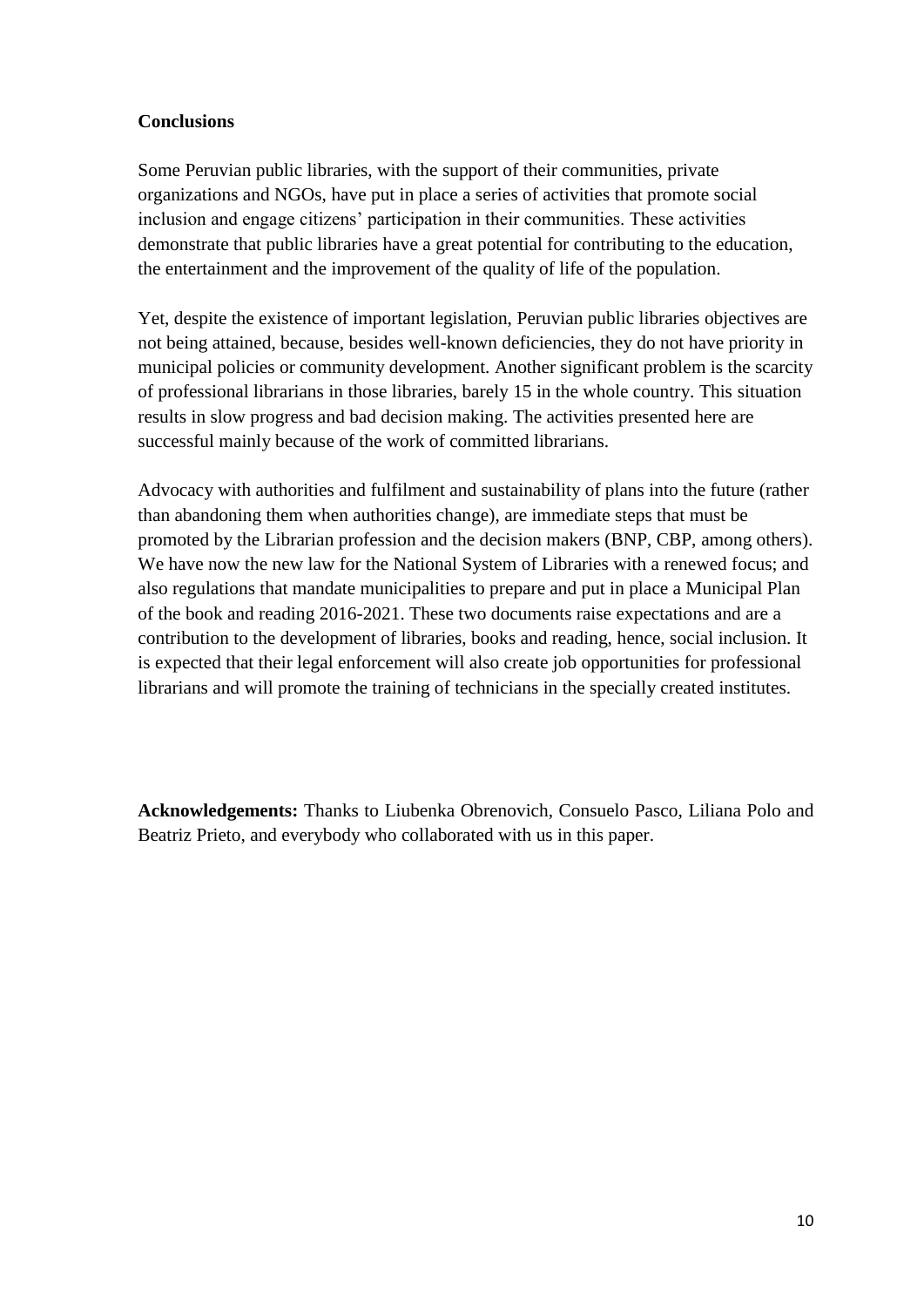#### **Bibliography:**

Alejos Aranda, Ruth (2003). Biblioteca pública municipal: análisis de la organización y funcionamiento de las bibliotecas municipales de Lima Metropolitana y la Provincia Constitucional del Callao. Informe Profesional, UNMSM, Lima. http://sisbib.unmsm.edu.pe/bibvirtual/tesis/Human/alejos\_ar/alejos\_ar.htm

Asociación Cultural y Educativa Jatun Nani (2014). Atrapando el mundo en palabras. http://atrapandoelmundoenpalabras.blogspot.com/

 BNP (2015). Proyecto "Semillas para el desarrollo/Bibliotecas para el Desarrollo". http://www.bnp.gob.pe/portalbnp/index.php?option=com\_content&view=article&id=252 5&Itemid=847

Beyond Access (2014). Beyond Access Launches New Digital Inclusion Project in Peru http://beyondaccess.net/2014/04/01/digital-inclusion-project-in-peru/

Beyond Access (2015a). Beyond Access: Peru http://beyondaccess.net/wp-content/uploads/2015/02/Beyond-Access-Fact-Sheet\_PERU-Final.pdf

Beyond Access (2015b). Libraries for Development [infographic] http://beyondaccess.net/wp-content/uploads/2015/04/Peru-Results-English.pdf

Castells, Manuel. (2001). La era de la Información. Fin del Milenio. México: Siglo XXI.

Castro Aliaga, César (2002). La Biblioteca Nacional del Perú y las bibliotecas públicas municipales: avances y perspectivas. Informe Profesional UNMSM, Lima. http://sisbib.unmsm.edu.pe/bibvirtualdata/tesis/human/Castro\_A\_C/T\_Completo.pdf

CEDRO (2015). Red de bibliotecas comunitarias. https://www.youtube.com/watch?v=NzBzGrfkqDU

Civallero, Edgardo (2011) El rol de la biblioteca en la inclusión social. Ponencia presentada a las XIII Jornadas de Gestión de Información "De la responsabilidad al compromiso social", SEDIC Madrid, 17 y 18 de noviembre de 2011. http://www.sedic.es/Conferencia\_Edgardo\_Civallero.pdf

INEI (2014) Perú: Municipalidades que tienen Biblioteca Municipal, según Departamento, 2012. Cuadro Nº 45, p.129. https://www.inei.gob.pe/media/MenuRecursivo/publicaciones\_digitales/Est/Lib1145/libro .pdf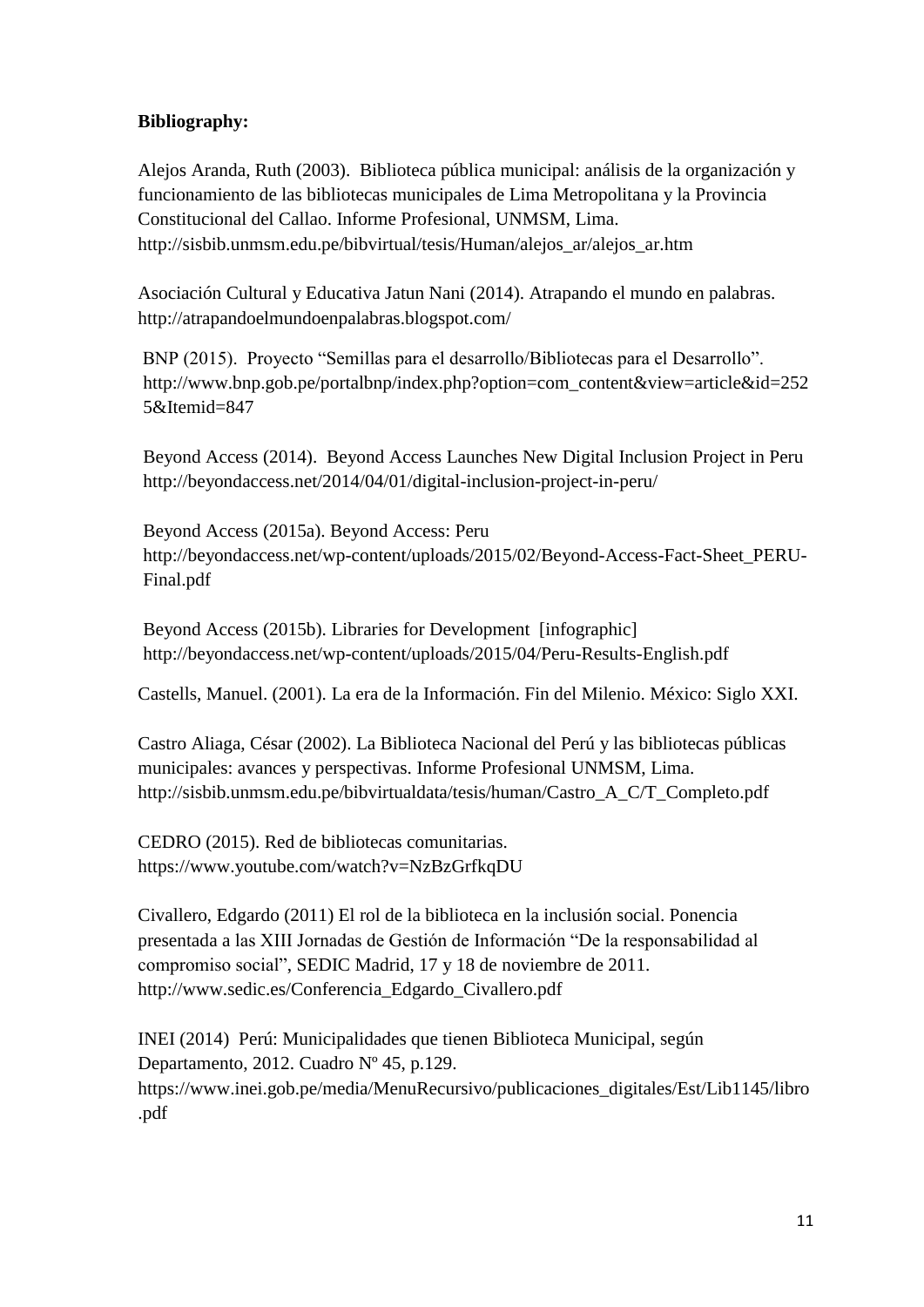Jaramillo, Orlanda (2010). La biblioteca pública, un lugar para la formación ciudadana: referentes metodológicos del proceso de investigación. *Revista Interamericana de Bibliotecología. Medellín (Colombia)* 33 (2). http://revinut.udea.edu.co/index.php/RIB/article/viewFile/7644/7069

Ministerio de Cultura y Ministerio de Economía y Finanzas (2015). Guía para el cumplimiento de la Meta 27. Desarrollo de un Plan Municipal del Libro y la Lectura 2016-2021.

MIDIS (2014). http://www.midis.gob.pe/index.php/es/que-es-inclusion-social

Milcher, Susanne e Ivanov, Andrey (2008). Inclusión social y desarrollo humano. *Revista Humanum*, feb. 2008. [http://www.revistahumanum.org/revista/inclusion-social-y](http://www.revistahumanum.org/revista/inclusion-social-y-desarrollo-humano/)[desarrollo-humano/](http://www.revistahumanum.org/revista/inclusion-social-y-desarrollo-humano/)

Obrenovich, Liubenka (2014). Red de bibliotecas comunitarias de CEDRO: Resumen.

Obrenovich, Liubenka (2015). Entrevista personal 13 abril 2015

Pasco, Consuelo y Polo, Liliana (2015). Entrevista personal 16 abril 2015.

Prieto Celi, Beatriz G. coord. (2010). La biblioteca pública en el Perú: creación y desarrollo. Lima: Universidad Ricardo Palma.

Prieto Celi, Beatriz G. (2015). Entrevista personal 30 abril 2015

Revesz, Bruno (2001). Políticas de información, bibliotecas públicas y desarrollo local y regional. *Revista Interamericana de Bibliotecología,* 24 (3).

RPP Noticias (2011). Premio integración. Javier Bernaola, promotor de la lectura y el conocimiento. Lima, 10 de Octubre 2011. [http://www.rpp.com.pe/2011-10-10-javier-bernaola-promotor-de-la-lectura-y-el-conocimiento](http://www.rpp.com.pe/2011-10-10-javier-bernaola-promotor-de-la-lectura-y-el-conocimiento-foto_411517_1.html#foto)[foto\\_411517\\_1.html#foto](http://www.rpp.com.pe/2011-10-10-javier-bernaola-promotor-de-la-lectura-y-el-conocimiento-foto_411517_1.html#foto)

Unesco (1994). Manifiesto de la IFLA/Unesco sobre la biblioteca pública. <http://archive.ifla.org/VII/s8/unesco/span.htm>